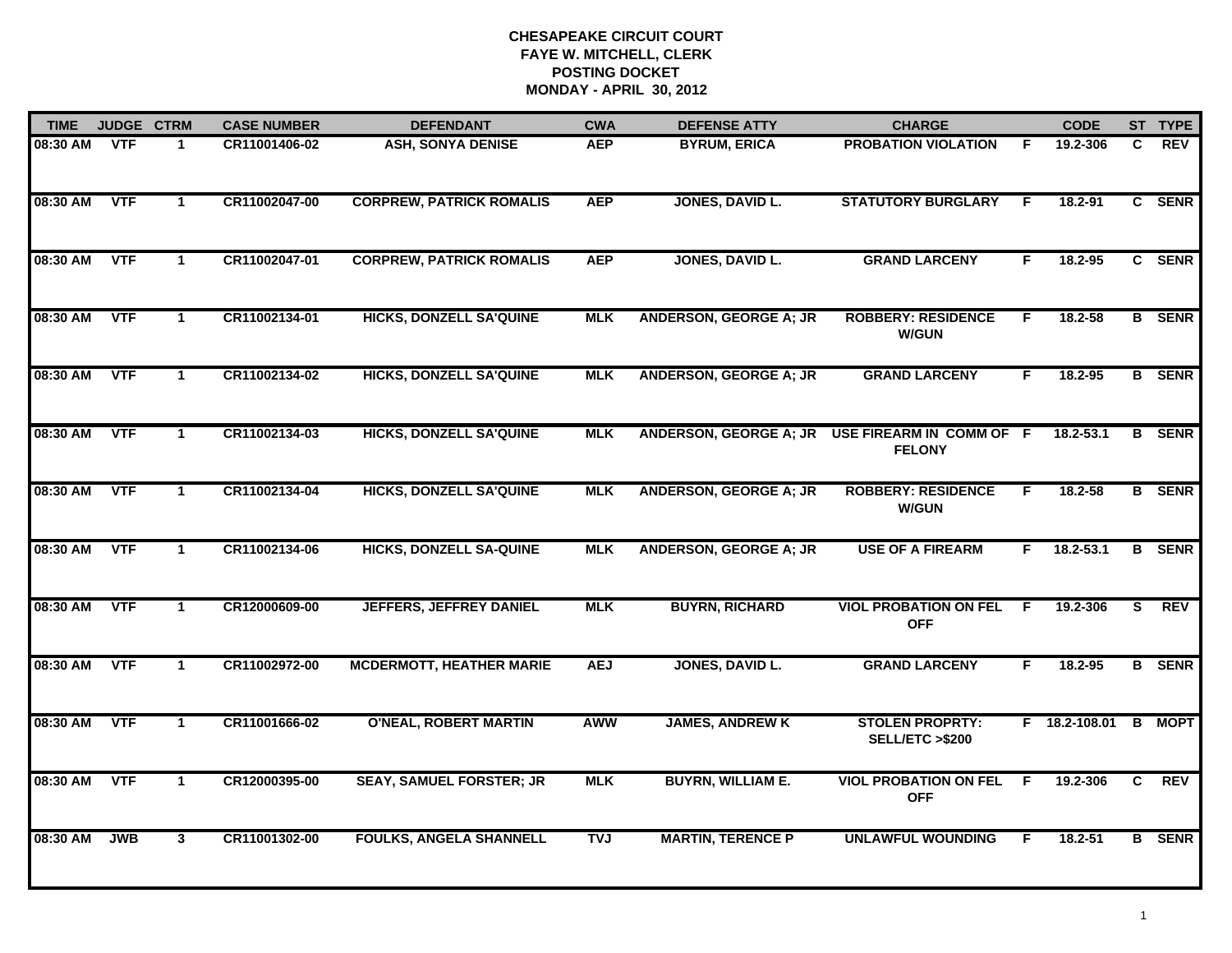| <b>TIME</b>   | <b>JUDGE CTRM</b> |                         | <b>CASE NUMBER</b> | <b>DEFENDANT</b>                   | <b>CWA</b> | <b>DEFENSE ATTY</b>          | <b>CHARGE</b>                              |    | <b>CODE</b> |    | ST TYPE         |
|---------------|-------------------|-------------------------|--------------------|------------------------------------|------------|------------------------------|--------------------------------------------|----|-------------|----|-----------------|
| 08:30 AM      | <b>JWB</b>        | 3                       | CR10002436-00      | <b>LAUBACH, JOY LYNN</b>           | <b>AHM</b> | LEEMAN, RANDALL J.; JR       | <b>PROBATION VIOLATION</b>                 | F  | 19.2-306    | C  | <b>REV</b>      |
| 08:30 AM      | <b>JWB</b>        | $\mathbf{3}$            | CR11003038-00      | <b>LAUBACH, JOY LYNN</b>           | <b>AHM</b> | <b>LEEMAN, RANDALL J; JR</b> | <b>POSS COCAINE</b>                        | F  | 18.2-250    |    | C SENR          |
| 08:30 AM      | <b>JWB</b>        | $\overline{\mathbf{3}}$ | CR11003038-01      | <b>LAUBACH, JOY LYNN</b>           | <b>AHM</b> | <b>LEEMAN, RANDALL J; JR</b> | <b>POSS HEROIN</b>                         | F. | 18.2-250    |    | C SENR          |
| 08:30 AM      | <b>JWB</b>        | 3 <sup>1</sup>          | CR11002968-00      | <b>LOWE, ANDRE LEQUINNE-THOMAS</b> | <b>AHM</b> | <b>MORRIS, DIALLO</b>        | <b>ELUDE POLICE OFFICER</b>                | F  | 46.2-817B   | B  | <b>SENR</b>     |
| 08:30 AM      | <b>JWB</b>        | 3                       | CR01A03115-00      | <b>NEAL, CARLOS TERRELL</b>        | <b>KMS</b> | <b>JOHNSON, STEPHANIE G</b>  | <b>PROBATION VIOLATION</b>                 | F. | 19.2-306    | C. | <b>REV</b>      |
| 08:30 AM      | <b>JWB</b>        | 3                       | CR01A03284-00      | <b>NEAL, CARLOS TERRELL</b>        | <b>KMS</b> | <b>JOHNSON, STEPHANIE G</b>  | <b>PROBATION VIOLATION</b>                 | F. | 19.2-306    | C. | <b>REV</b>      |
| 08:30 AM      | <b>JWB</b>        | $\overline{3}$          | CR11000235-00      | <b>SCOTT, MARCUS LEVILE</b>        | <b>DJH</b> | <b>KATHLEEN, ORTIZ</b>       | DRUGS: POSSESS SCHIOR F<br>Ш               |    | 18.2-250    | в  | $\overline{DD}$ |
| 08:30 AM      | <b>JWB</b>        | $\mathbf{3}$            | CR12000189-00      | <b>SHULER, LEE EDWARD</b>          | <b>AHM</b> | <b>CRONIN, ERIC</b>          | <b>ELUDE POLICE</b>                        | F. | 46.2-817B   | B  | <b>SENR</b>     |
| 08:30 AM      | <b>JWB</b>        | $\mathbf{3}$            | CR12000189-01      | <b>SHULER, LEE EDWARD</b>          | <b>AHM</b> | <b>CRONIN, ERIC T</b>        | <b>GRAND LARCENY</b>                       | F  | $18.2 - 95$ |    | <b>B</b> SENR   |
| 08:30 AM MATA |                   | 5                       | CR11000253-00      | <b>ARTIS, BARBARA ANN</b>          | <b>DAW</b> | <b>DRAPER, ANTHONY L.</b>    | <b>PROBATION VIOLATION</b>                 | F  | 19.2-306    | S  | <b>REV</b>      |
| 08:30 AM MATA |                   | $\overline{5}$          | CR10001128-00      | <b>BAKER, SABRA MAE</b>            | CPO        | <b>JAMES, ANDREW K</b>       | <b>PROBATION VIOLATION</b>                 | F. | 19.2-306    | в  | REV             |
| 08:30 AM MATA |                   | 5                       | CR11002601-00      | <b>BREVARD, DEVONA SHERES</b>      | <b>CPO</b> | <b>WRAY, J ASHTON</b>        | <b>LARCENY</b>                             | F. | 18.2-96     |    | <b>B</b> SENR   |
| 08:30 AM MATA |                   | 5                       | CR11001962-00      | FETTER, PHILIP WAYNE; JR           | <b>DAW</b> | <b>PASS, STEPHANIE P</b>     | <b>VIOL PROBATION ON FEL</b><br><b>OFF</b> | -F | 19.2-306    | C. | <b>REV</b>      |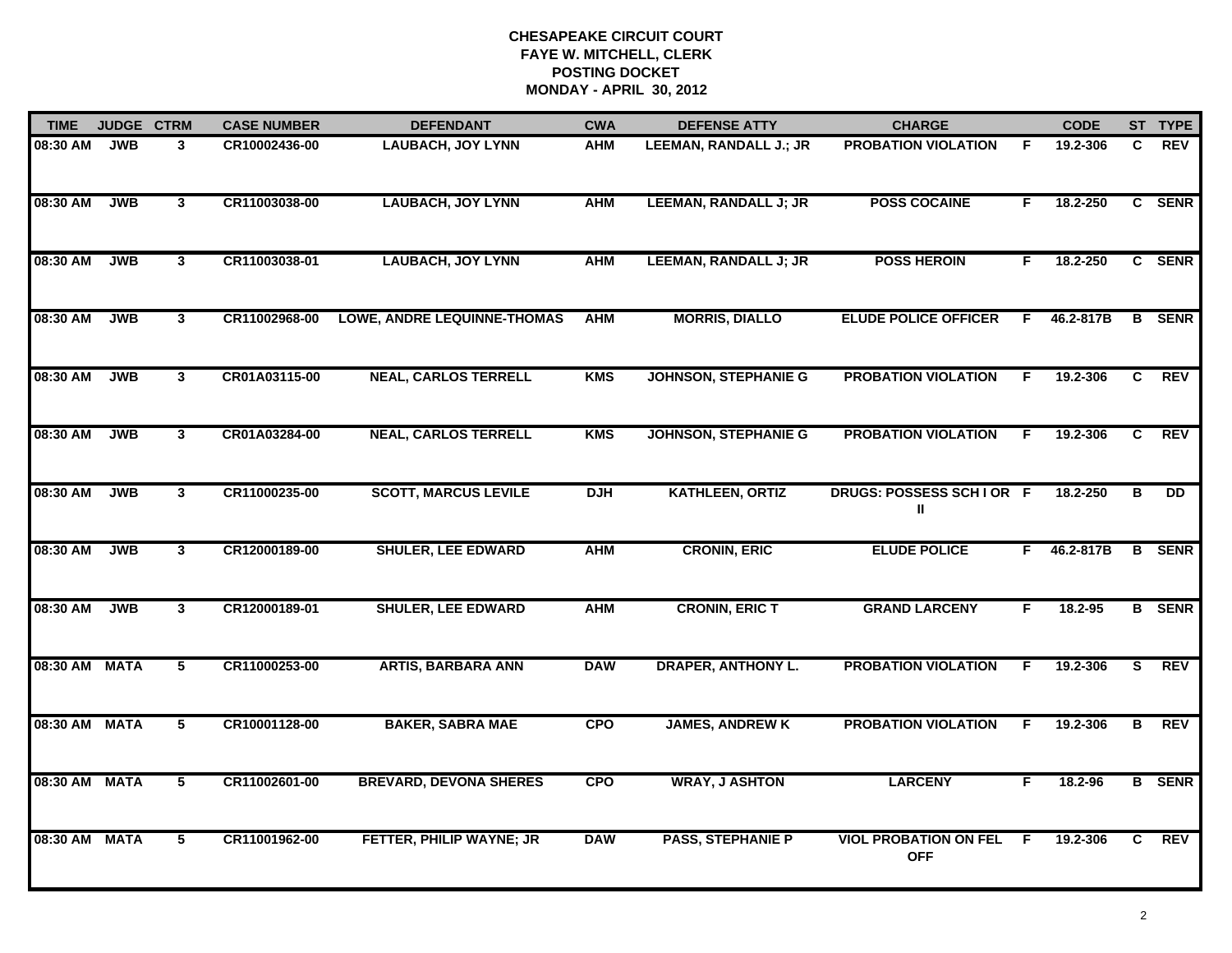| <b>TIME</b>   | JUDGE CTRM  |                | <b>CASE NUMBER</b> | <b>DEFENDANT</b>                                 | <b>CWA</b> | <b>DEFENSE ATTY</b>       | <b>CHARGE</b>                                     |              | <b>CODE</b>  |   | ST TYPE       |
|---------------|-------------|----------------|--------------------|--------------------------------------------------|------------|---------------------------|---------------------------------------------------|--------------|--------------|---|---------------|
| 08:30 AM MATA |             | 5              | CR11002683-00      | <b>HOWELL, PAUL ELIJAH</b>                       | <b>ANM</b> | <b>MARTIN, TERENCE</b>    | STEAL PROPERTY: \$5+ PICK F<br><b>POCKET</b>      |              | 18.2-95      |   | <b>B</b> SENR |
| 08:30 AM      | <b>MATA</b> | 5              | CR11002683-01      | <b>HOWELL, PAUL ELIJAH</b>                       | <b>ANM</b> | <b>MARTIN, TERENCE</b>    | <b>ASSAULT &amp; BATTERY-EST M</b><br><b>WIFE</b> |              | 18.2-57.2    |   | <b>B</b> SENR |
| 08:30 AM      | <b>RDS</b>  | 6              | CR07002592-00      | <b>CLEMENT, LONNIE RAY</b>                       | <b>KAP</b> | <b>RATAJCZAK, RICHARD</b> | <b>ASSLT: ON LAW ENF/DOC F</b><br><b>PERSON</b>   |              | 18.2-57      |   | C SENR        |
| 08:30 AM      | <b>RDS</b>  | 6              | CR10003188-02      | <b>HATCHER, PAUL DOUGLAS; JR</b>                 | <b>KAP</b> | <b>PASS, STEPHANIE P</b>  | <b>VIOL PROBATION ON FEL F</b><br><b>OFF</b>      |              | 19.2-306     | C | <b>REV</b>    |
| 08:30 AM      | <b>RDS</b>  | 6              | CR11000313-01      | <b>HATCHER, PAUL DOUGLAS; JR</b>                 | <b>KAP</b> | <b>PASS, STEPHANIE P</b>  | <b>VIOL PROBATION ON FEL</b><br><b>OFF</b>        | - F          | 19.2-306     | C | <b>REV</b>    |
| 08:30 AM      | <b>RDS</b>  | 6              | CR11002298-00      | <b>KNIGHT, TYRONE LEE</b>                        | <b>CRG</b> | <b>ALOUPAS, CARMELOU</b>  | <b>HABITUAL OFFENDER</b>                          |              | F B.46.2-357 |   | <b>B</b> SENR |
| 08:30 AM      | <b>RDS</b>  | 6              | CR12000731-00      | <b>MONROE, SABRINA NEWSOME-</b><br><b>TAYLOR</b> | <b>PAH</b> |                           | <b>FAIL YIELD R/O/W</b>                           | $\mathbf{L}$ | 46.2-826     |   | S TRYL        |
| 09:30 AM      | <b>RDS</b>  | $\mathbf{2}$   | CR10001598-01      | <b>FREEMAN, CARR OBRIEN</b>                      |            |                           | <b>VIOL PROBATION ON FEL</b><br><b>OFF</b>        | - F          | 19.2-306     |   | C ADAT        |
| 09:30 AM      | <b>RDS</b>  | $\mathbf{2}$   | CR11002969-00      | <b>HENDERSON, IDA JEAN</b>                       | <b>AEJ</b> | <b>CROOK, HEATHER B.</b>  | POSS SCH I OR II CONT SUB F                       |              | 18.2-250     | в | <b>TBS</b>    |
| 09:30 AM      | <b>RDS</b>  | $\mathbf{2}$   | CR11000453-00      | <b>TOWNSEND, IRONDA ANDREA</b>                   |            | <b>WEGMAN, ROBERT L.</b>  | <b>GRAND LARCENY</b>                              | F.           | 18.2-95      |   | C ADAT        |
| 09:30 AM      | <b>RDS</b>  | $\mathbf{2}$   | CR11000453-01      | <b>TOWNSEND, IRONDA ANDREA</b>                   |            | <b>WEGMAN, ROBERT L.</b>  | <b>GRAND LARCENY</b>                              | F.           | 18.2-95      |   | C ADAT        |
| 09:30 AM      | <b>RDS</b>  | $\overline{2}$ | CR11000453-02      | <b>TOWNSEND, IRONDA ANDREA</b>                   |            |                           | <b>CONTEMPT OF COURT: W/O M</b><br><b>JURY</b>    |              | 18.2-456     |   | C ADAT        |
| 10:00 AM      | <b>VTF</b>  | $\mathbf 1$    | CR11001370-00      | <b>WALKE, SHAWNYA AIKEEM</b>                     | AWW        | <b>WINN, A ROBINSON</b>   | <b>POSSESS FIREARM BY</b><br><b>FELON</b>         |              | F 18.2-308.2 | B | <b>JURY</b>   |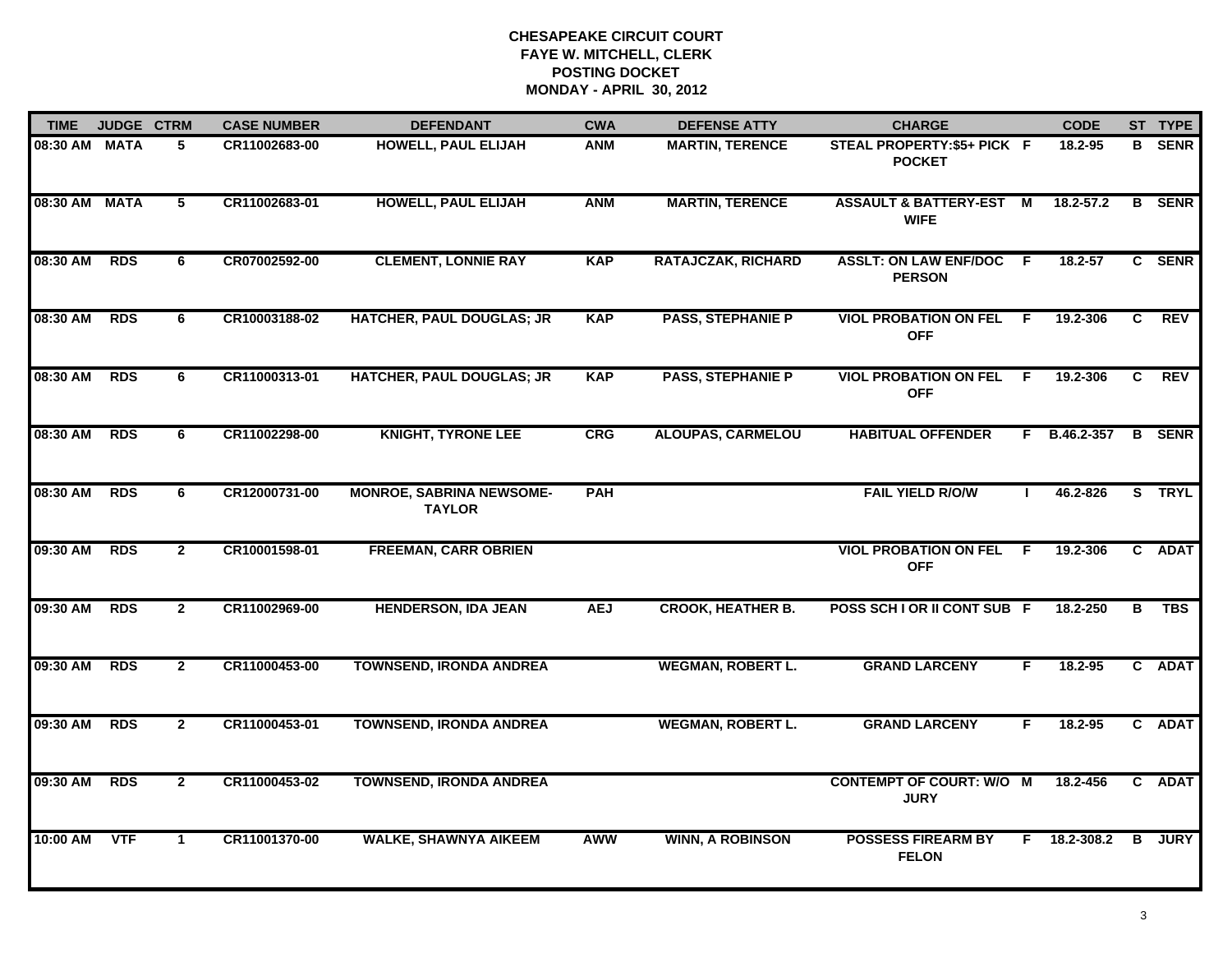| <b>TIME</b> | <b>JUDGE CTRM</b> |              | <b>CASE NUMBER</b> | <b>DEFENDANT</b>                  | <b>CWA</b>     | <b>DEFENSE ATTY</b>        | <b>CHARGE</b>                                  |    | <b>CODE</b>   |                | ST TYPE       |
|-------------|-------------------|--------------|--------------------|-----------------------------------|----------------|----------------------------|------------------------------------------------|----|---------------|----------------|---------------|
| 10:00 AM    | <b>JWB</b>        | 3            | CR11002209-00      | <b>ALSTON, ANTWOINE DOMINIQUE</b> | <b>CPO</b>     | <b>JONES, DAVID L</b>      | <b>PWID MARIJUANA</b>                          |    | F 18.2-248.1  | B              | <b>TRYL</b>   |
| 10:00 AM    | <b>JWB</b>        | $\mathbf{3}$ | CR11002938-00      | <b>BENNETT, KYLE CHRISTOPHER</b>  | <b>SNS</b>     | <b>RATAJCZAK, RICK</b>     | <b>ATTEMPTED ROBBERY</b>                       | F. | 18.2-58       | C.             | МОТ           |
| 10:00 AM    | <b>JWB</b>        | $\mathbf{3}$ | CR11002938-01      | <b>BENNETT, KYLE CHRISTOPHER</b>  | <b>SNS</b>     | <b>RATAJCZAK, RICK</b>     | <b>ATTEMPTED ROBBERY</b>                       | F  | 18.2-58       | $\overline{c}$ | <b>MOT</b>    |
| 10:00 AM    | <b>JWB</b>        | $\mathbf{3}$ | CR11002938-02      | <b>BENNETT, KYLE CHRISTOPHER</b>  | <b>SNS</b>     | <b>RATAJCZAK, RICK</b>     | <b>ATTEMPTED ROBBERY</b>                       | F. | $18.2 - 58$   | C.             | <b>MOT</b>    |
| 10:00 AM    | <b>JWB</b>        | 3            | CR11002938-03      | <b>BENNETT, KYLE CHRISTOPHER</b>  | <b>SNS</b>     | <b>RATAJCZAK, RICK</b>     | USE FIREARM IN ROBBERY F                       |    | $18.2 - 53.1$ | C.             | <b>MOT</b>    |
| 10:00 AM    | <b>JWB</b>        | $\mathbf{3}$ | CR11002938-04      | <b>BENNETT, KYLE CHRISTOPHER</b>  | <b>SNS</b>     | <b>RATAJCZAK, RICK</b>     | USE FIREARM IN ROBBERY F                       |    | 18.2-53.1     | C              | <b>MOT</b>    |
| 10:00 AM    | <b>JWB</b>        | $\mathbf{3}$ | CR11002938-05      | <b>BENNETT, KYLE CHRISTOPHER</b>  | <b>SNS</b>     | <b>RATAJCZAK, RICK</b>     | USE FIREARM IN ROBBERY F                       |    | 18.2-53.1     | C              | <b>MOT</b>    |
| 10:00 AM    | <b>JWB</b>        | $\mathbf{3}$ | CR12000636-00      | <b>DUNBAR, JEFFREY LAVAL; JR</b>  | <b>MLK</b>     | <b>ALOUPAS, CARMELOU</b>   | <b>POSSESS FIREARM W/</b><br><b>DRUG</b>       | F. | 18.2-308.4    |                | <b>B</b> TRYL |
| 10:00 AM    | <b>JWB</b>        | 3            | CR12000636-01      | <b>DUNBAR, JEFFREY LAVAL; JR</b>  | <b>MLK</b>     | <b>ALOUPAS, CARMELOU</b>   | <b>PWID SCH I OR II</b><br><b>SUBSTANCE</b>    | F  | 18.2-248      |                | <b>B</b> TRYL |
| 10:00 AM    | <b>JWB</b>        | $\mathbf{3}$ | CR11002063-00      | <b>ELEY, TROY DAMIEN</b>          | <b>SNS</b>     | <b>WEAVER ROOTS, SONYA</b> | <b>ABDUCT BY</b><br><b>FORCE/INTIMIDATION</b>  | F. | $18.2 - 47$   |                | <b>B</b> TRYL |
| 10:00 AM    | <b>JWB</b>        | $\mathbf{3}$ | CR11002063-01      | <b>ELEY, TROY DAMIEN</b>          | S <sub>N</sub> | <b>WEAVER ROOTS, SONYA</b> | A&B-FAM MEMBER, 3RD+ F<br><b>OFF</b>           |    | 18.2-57.2     | B              | <b>TRYL</b>   |
| 10:00 AM    | <b>JWB</b>        | $\mathbf{3}$ | CR11002063-02      | <b>ELEY, TROY DAMIEN</b>          | <b>SNS</b>     | <b>WEAVER ROOTS, SONYA</b> | <b>USE FIREARM IN FELONY</b><br><b>1ST OFF</b> | F. | $18.2 - 53.1$ |                | <b>B</b> TRYL |
| 10:00 AM    | <b>JWB</b>        | 3            | CR12000935-00      | <b>FREZZA, WILLIAM PATRICK</b>    | <b>KAP</b>     | <b>CROOK, HEATHER B</b>    | <b>POSS HEROIN</b>                             | F. | 18.2-250      |                | C PLEA        |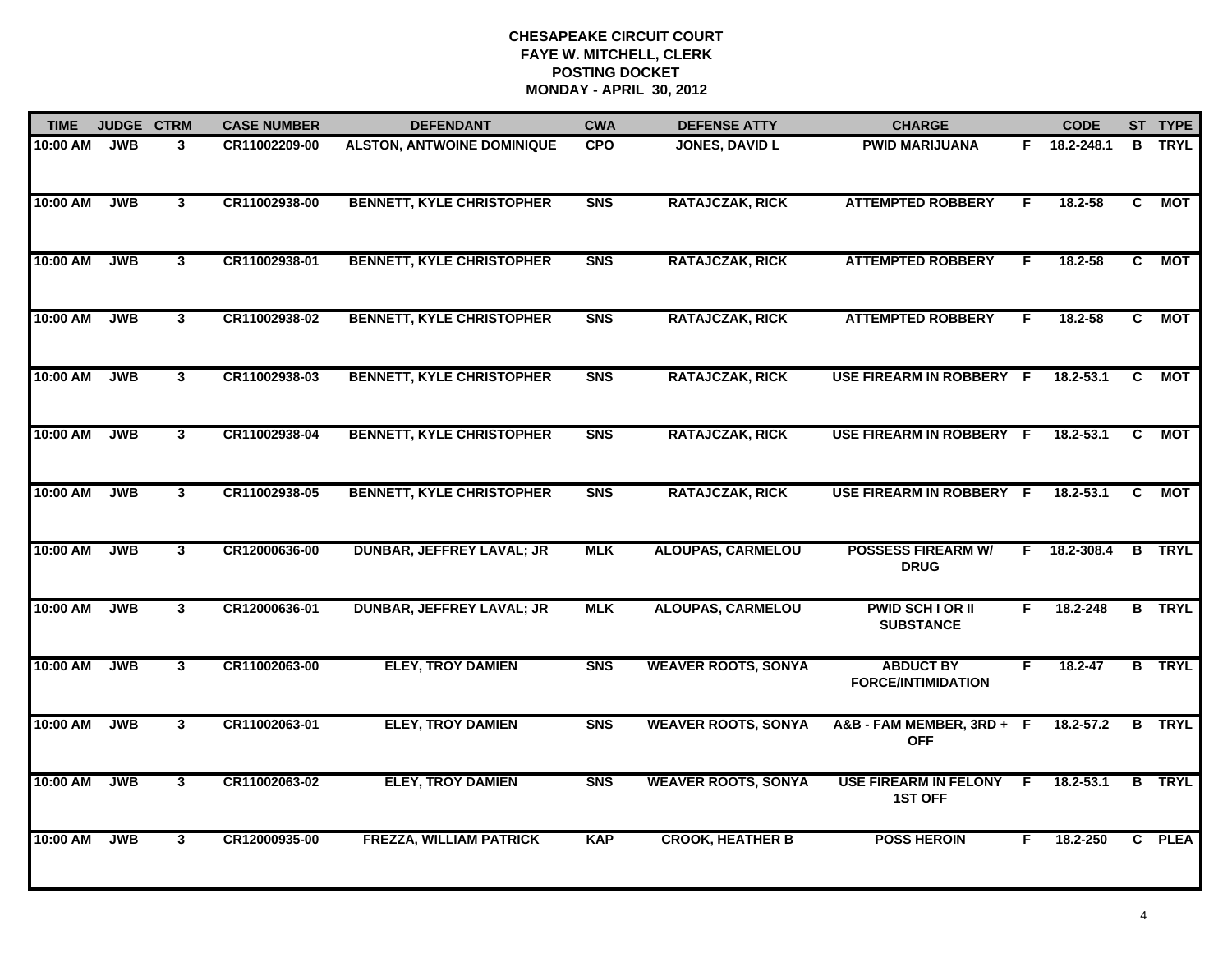| <b>TIME</b> | <b>JUDGE CTRM</b> |                | <b>CASE NUMBER</b> | <b>DEFENDANT</b>                | <b>CWA</b> | <b>DEFENSE ATTY</b>        | <b>CHARGE</b>                                       |    | <b>CODE</b> |                         | ST TYPE       |
|-------------|-------------------|----------------|--------------------|---------------------------------|------------|----------------------------|-----------------------------------------------------|----|-------------|-------------------------|---------------|
| 10:00 AM    | <b>JWB</b>        | 3              | CR12000779-00      | <b>GOODMAN, SHERELL DANELLE</b> | <b>KAP</b> | <b>CRONIN, ERIC T</b>      | <b>GRAND LARCENY</b>                                | F. | 18.2-95     |                         | <b>B</b> PLEA |
| 10:00 AM    | <b>JWB</b>        | $\mathbf{3}$   | CR12000060-00      | <b>HARRISON, VINCENT TRUETT</b> | <b>CPO</b> | <b>BLACK, HUGH E.; III</b> | POSSESS SCHEDULE I OR II F<br><b>SUBST</b>          |    | 18.2-250    |                         | <b>B</b> TRYL |
| 10:00 AM    | <b>JWB</b>        | $\mathbf{3}$   | CR12000269-00      | <b>HAYES, BRANDON ALEXANDER</b> | <b>KMS</b> | <b>JONES, DAVID L</b>      | <b>FORGERY WRITING</b>                              | F. | 18.2-172    |                         | C TRYL        |
| 10:00 AM    | <b>JWB</b>        | $\mathbf{3}$   | CR12000269-01      | <b>HAYES, BRANDON ALEXANDER</b> | <b>KMS</b> | <b>JONES, DAVID L</b>      | <b>OBTAIN MONEY FALSE</b><br><b>PRET &gt;=\$200</b> | F. | 18.2-178    |                         | C TRYL        |
| 10:00 AM    | <b>JWB</b>        | $\mathbf{3}$   | CR12000269-02      | <b>HAYES, BRANDON ALEXANDER</b> | <b>KMS</b> | <b>JONES, DAVID L</b>      | OTHER FORGERY, EMPLOY F<br><b>AS TRUE</b>           |    | 18.2-172    |                         | C TRYL        |
| 10:00 AM    | <b>JWB</b>        | $\mathbf{3}$   | CR12000737-00      | <b>JOHNSON, LASHETTE</b>        | <b>TVJ</b> | <b>WAIVED</b>              | SHOW CAUSE FTA WITNESS M                            |    | 18.2-456    | S.                      | <b>WSC</b>    |
| 10:00 AM    | <b>JWB</b>        | $\overline{3}$ | CR12000243-00      | PERRY, ANDREW KELVIN            | <b>TVJ</b> | <b>MARTIN, TERENCE</b>     | <b>GRND LARCENY: &gt;=\$200</b><br><b>NOT PERSN</b> | F  | $18.2 - 95$ |                         | <b>B</b> TRYL |
| 10:00 AM    | <b>JWB</b>        | 3 <sup>1</sup> | CR12000243-01      | PERRY, ANDREW KELVIN            | <b>TVJ</b> | <b>MARTIN, TERENCE</b>     | <b>ASSAULT &amp; BATTERY-FAM M</b><br><b>MEMBER</b> |    | 18.2-57.2   |                         | <b>B</b> TRYL |
| 10:00 AM    | <b>JWB</b>        | 3              | CR12000451-00      | PHILLIPS, JEFFREY VERNON        | <b>CPO</b> | <b>BLACK, HUGH E; III</b>  | PWID SCH I OR II CONT SUB F                         |    | 18.2-248    |                         | <b>B</b> TRYL |
| 10:00 AM    | <b>JWB</b>        | $\mathbf{3}$   | CR12000451-01      | PHILLIPS, JEFFREY VERNON        | <b>CPO</b> | <b>BLACK, HUGH E; III</b>  | <b>CONSPIRE PWID SCH I OR II F</b>                  |    | 18.2-248    |                         | <b>B</b> TRYL |
| 10:00 AM    | <b>JWB</b>        | 3 <sup>1</sup> | CR08003059-00      | <b>SMITH, TYRONE</b>            | <b>AHM</b> | <b>BLACK, HUGH E; III</b>  | <b>DISTRIBUTE COCAINE</b>                           | F. | 18.2-248    | $\mathbf{o}$            | <b>ROL</b>    |
| 10:00 AM    | <b>JWB</b>        | $\mathbf{3}$   | CR08003060-00      | <b>SMITH, TYRONE</b>            | <b>AHM</b> | <b>BLACK, HUGH E; III</b>  | <b>DISTRIBUTE COCAINE</b>                           | F. | 18.2-248    | $\overline{\mathbf{o}}$ | <b>ROL</b>    |
| 10:00 AM    | <b>JWB</b>        | 3              | CR08003062-00      | <b>SMITH, TYRONE</b>            | <b>AHM</b> | <b>BLACK, HUGH E; III</b>  | <b>DISTRIBUTE IMITATION SUB F</b>                   |    | 18.2-248    | $\mathbf{o}$            | <b>ROL</b>    |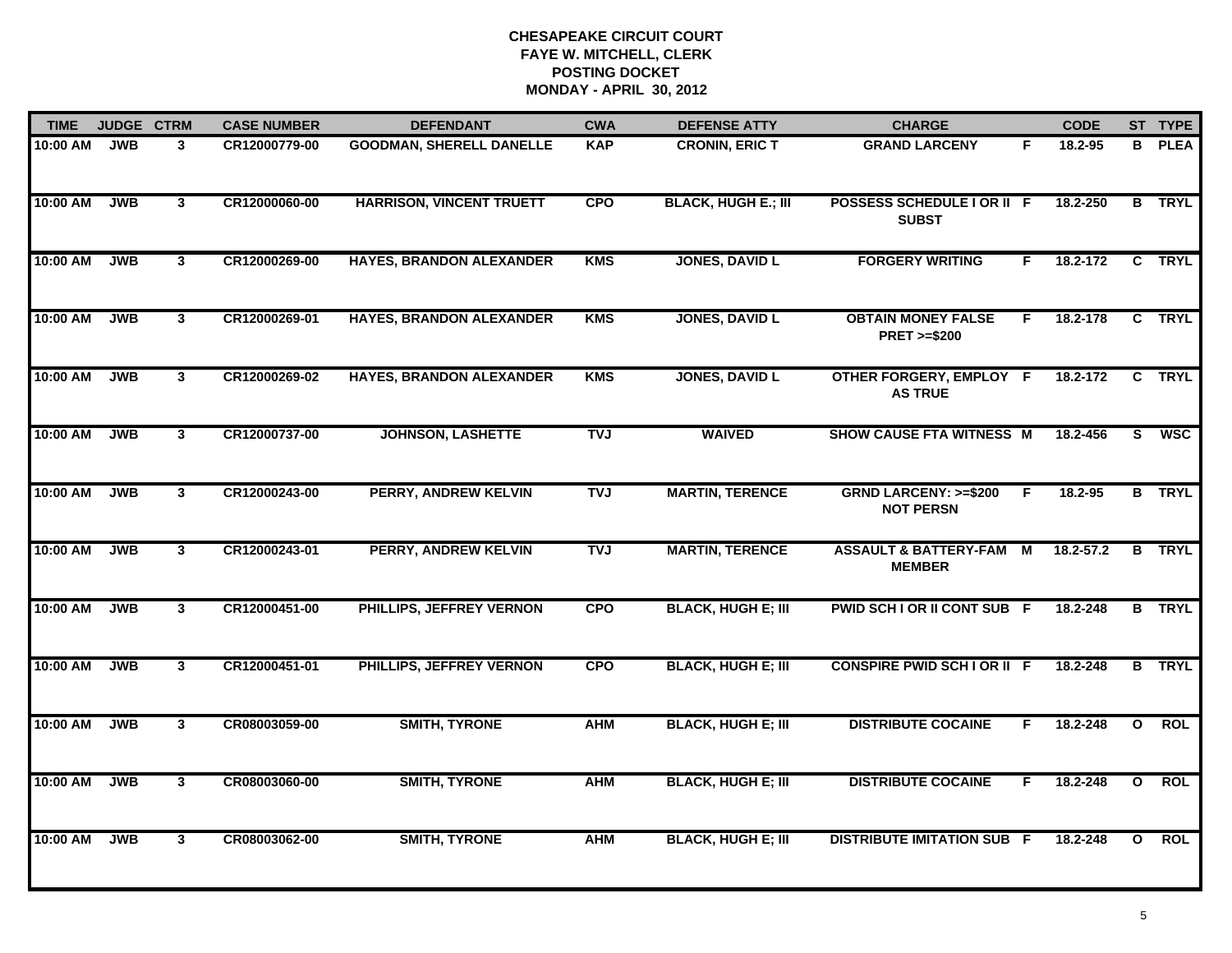| <b>TIME</b>   | <b>JUDGE CTRM</b> |             | <b>CASE NUMBER</b> | <b>DEFENDANT</b>                 | <b>CWA</b> | <b>DEFENSE ATTY</b>      | <b>CHARGE</b>                                  |                                                                                                                                                                                                                                | <b>CODE</b>  |              | ST TYPE       |
|---------------|-------------------|-------------|--------------------|----------------------------------|------------|--------------------------|------------------------------------------------|--------------------------------------------------------------------------------------------------------------------------------------------------------------------------------------------------------------------------------|--------------|--------------|---------------|
| $10:00$ AM    | <b>JWB</b>        | 3           | CR12000738-00      | <b>TAYLOR, TENETIA</b>           | <b>TVJ</b> | <b>WAIVED</b>            | <b>SHOW CAUSE FTA WITNESS M</b>                |                                                                                                                                                                                                                                | 18.2-456     | S.           | <b>WSC</b>    |
| 10:00 AM      | <b>JWB</b>        | $3^{\circ}$ | CR11000453-00      | <b>TOWNSEND, IRONDA ANDREA</b>   | <b>AHM</b> | <b>KOZAK, WARREN D</b>   | <b>GRAND LARCENY</b>                           | F.                                                                                                                                                                                                                             | 18.2-95      |              | C BOND        |
| 10:00 AM      | <b>JWB</b>        | 3           | CR11000453-01      | <b>TOWNSEND, IRONDA ANDREA</b>   | <b>AHM</b> | <b>KOZAK, WARREN D</b>   | <b>GRAND LARCENY</b>                           | F.                                                                                                                                                                                                                             | 18.2-95      |              | C BOND        |
| 10:00 AM      | <b>JWB</b>        | 3           | CR11000453-02      | <b>TOWNSEND, IRONDA ANDREA</b>   | <b>AHM</b> | <b>KOZAK, WARREN D</b>   | <b>CONTEMPT OF COURT: W/O M</b><br><b>JURY</b> |                                                                                                                                                                                                                                | 18.2-456     | C.           | <b>BOND</b>   |
| 10:00 AM      | <b>JWB</b>        | $3^{\circ}$ | CR12001080-00      | <b>WILLIAMS, WALLACE BERNARD</b> | <b>CPO</b> | <b>ALOUPAS, CARMELOU</b> | <b>BOND APPEAL</b>                             | $\mathbf{o}$                                                                                                                                                                                                                   | $19.2 - 124$ | $\mathbf{c}$ | <b>BOND</b>   |
| 10:00 AM      | <b>MATA</b>       | 5           | CR12000488-00      | <b>ASH, DAVID ANDREW</b>         | <b>AHM</b> | <b>KARLE, KIMBERLY</b>   | <b>PWID SCH I OR II</b><br><b>SUBSTANCE</b>    | F.                                                                                                                                                                                                                             | 18.2-248     | B            | <b>TRYL</b>   |
| 10:00 AM MATA |                   | 5           | CR12000581-00      | <b>BLUMENTHAL, BLAKE</b>         | <b>DJH</b> | <b>CRONIN, ERIC</b>      | <b>POSSESS SCHIOR II</b><br><b>SUBSTANCE</b>   | F.                                                                                                                                                                                                                             | 18.2-250     |              | <b>B</b> TRYL |
| 10:00 AM MATA |                   | 5           | CR12000581-01      | <b>BLUMENTHAL, BLAKE</b>         | <b>DJH</b> | <b>CRONIN, ERIC</b>      | <b>UNAUTH DISTRIB CTRL</b><br><b>DRUG PARA</b> | M and the set of the set of the set of the set of the set of the set of the set of the set of the set of the set of the set of the set of the set of the set of the set of the set of the set of the set of the set of the set | 54.1-3466    | B            | <b>TRYL</b>   |
| 10:00 AM MATA |                   | 5           | CR12000582-00      | <b>BOOTHE, ANDRE LAVON</b>       | <b>DJH</b> | <b>POULSON, MICHAEL</b>  | <b>PWID SCH I OR II</b><br><b>SUBSTANCE</b>    | F.                                                                                                                                                                                                                             | 18.2-250     |              | <b>B</b> TRYL |
| 10:00 AM      | <b>MATA</b>       | 5           | CR12000582-01      | <b>BOOTHE, ANDRE LAVON</b>       | <b>DJH</b> | <b>POULSON, MICHAEL</b>  | <b>POSS MARIJUANA</b>                          | M                                                                                                                                                                                                                              | 18.2-250.1   | S.           | <b>TRYL</b>   |